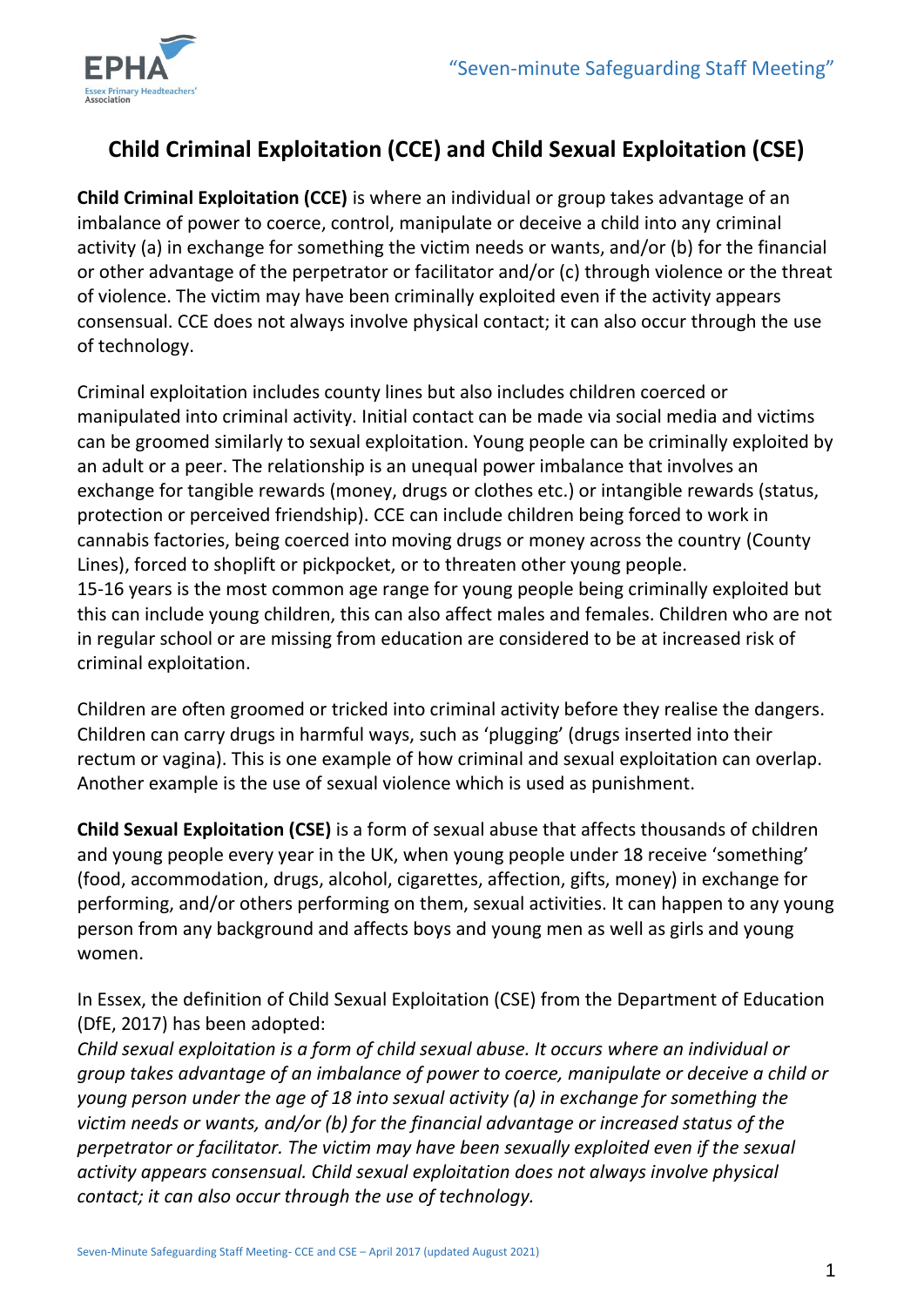

CSE can occur through the use of technology without the child's immediate recognition, for example being persuaded to post sexual images on the internet/mobile phones with no immediate payment or gain. In all cases those exploiting the child/young person have power over them by virtue of their age, gender, intellect, physical strength and /or economic or other resources.

There are 3 important and recognisable elements of child sexual exploitation:

- Children are 'groomed' and there is power and control held by the perpetrator/s
- An 'exchange' (such as gift, food, money, drugs etc.) is present, this could be to a third party and not always to the child themselves
- Sexual acts or the exchange of sexual images is present

# **Impact**

Sexual exploitation can seriously affect a victim's life into adulthood. Victims may also suffer sexual and reproductive health problems as a result of the exploitation they have suffered. Even when children or young people appear to have recovered or overcome the psychological, physical and emotional effects suffered from the sexual exploitation, they may still be unable to stay in the area where they live if it has associations with the abuse against them.

# **Types of sexual exploitation**

The sexual exploitation of children and young people can be seen in varied forms which can be described through understanding models of CSE. It is important to recognise that these models do not necessarily work in isolation and various models can be operating concurrently.

# *Inappropriate relationship model*

This usually involves one perpetrator who has inappropriate power or control over a young person, such as being physically older, stronger or wealthier or in a position of power e.g. teacher or community leader. This person will be having some form of a sexual relationship with the young person. This can include familial abuse where a family member is exploiting their child, sibling for some 'gain', including third party gain. The abuser may also be vulnerable due to mental health issues, drug and alcohol dependency or a previous, and/or current, experience of exploitation themselves.

# *Organised/networking and trafficking model*

This model includes the sex trafficking of children and young people across international borders as well as across internal borders, it can include the moving of children and young people between houses or hotels within the same town/district, for the purposes of passing children and young people to and amongst one or more sexual perpetrators. This includes larger networks of organised crime with the purposes of 'selling' children and young people. Young people themselves can be exploited into 'recruitment' of other children and young people, including for the purposes of 'sex parties' arranged by the perpetrators. Such parties offer substances and alcohol to young people, and may involve web cams to record and stream sexual acts. Young people may be manipulated and blackmailed through indecent images obtained or allegations of a drug debt following the party, this can also be found in the gangs and peer on peer models.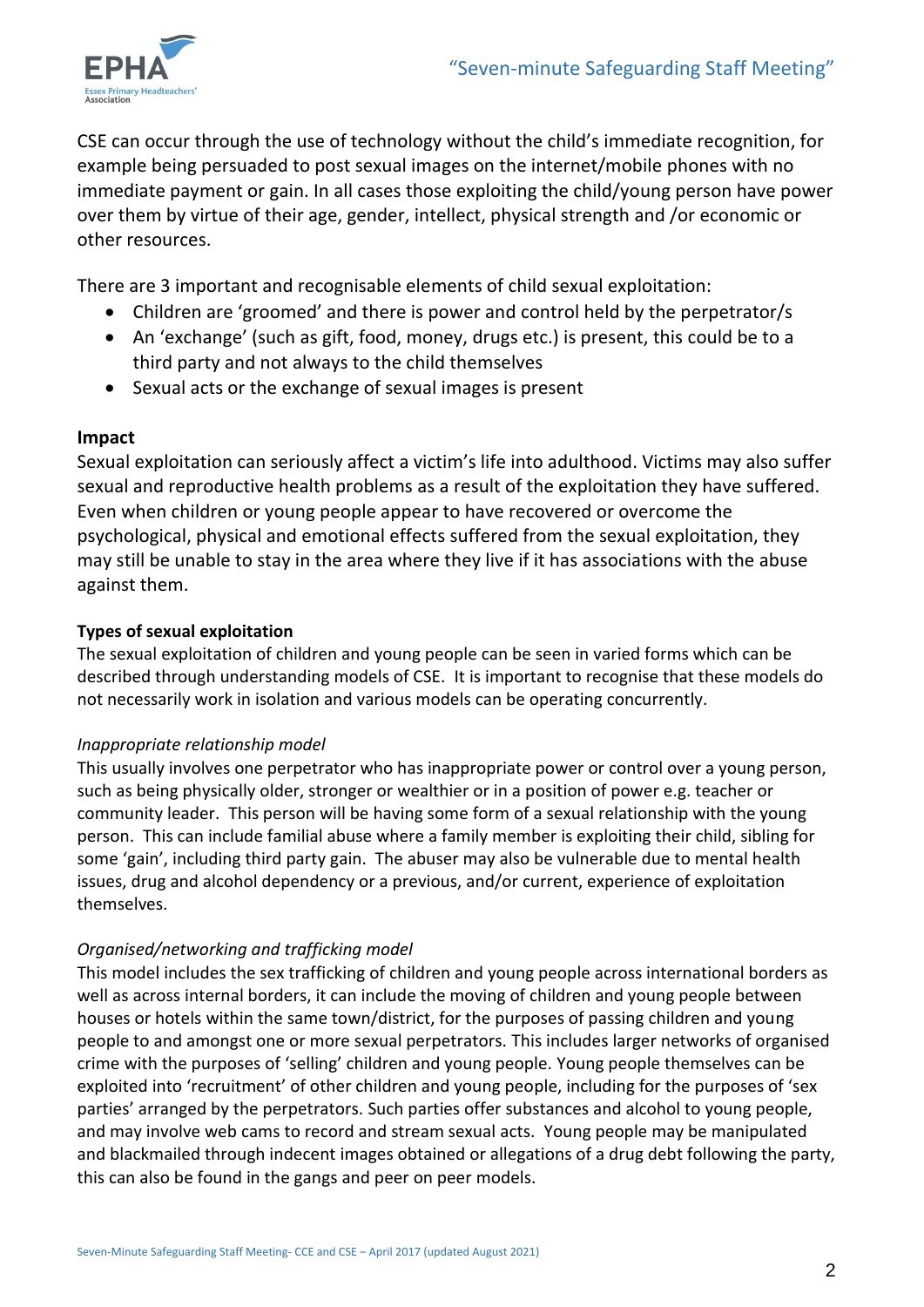

# *Gangs and Group model*

Sexual exploitation can occur through gangs and groups; this can be through gang initiation rituals, threats of violence and bullying, or as a punishment for crossing gang areas for example. Females can be found to be exploited through 'honey trapping', whereby a woman is tasked to infiltrate another gang through sexual advances. Young males may be forced to have sex with older women or women of similar ages in order to prove masculinity or with adult males as a form of punishment. Both genders may drug run for the gang and this can involve 'plugging' where by substances are transported in their anus. It has been found that the retrieval of substances can be sexually humiliating. Young people can themselves be exploited into recruiting other young people into gangs, exposing others to risks of gang violence and sexual exploitation.

#### *Peer on Peer model*

Sexual exploitation can happen amongst young people of a similar age, and is often referred to as 'sexual bullying' (Children's Society, 2015). Some young people will befriend other young people and make them believe they are in a loving 'relationship' or 'friendship', they are then coerced into having sex with friends or associates. Peer on peer model can sometimes be related to 'gangs and group activity'. Peer on peer sexual exploitation can include the abuse happening in public, by one or more perpetrators, and/or be filmed and distributed. In all cases of peer on peer exploitation, a power imbalance will still inform the relationship, but this might not necessarily be through an age gap between the abuser and the abused.

# *Older "boyfriend/girlfriend" model*

Often referred to as the 'Boyfriend' Model, this model involves the befriending and grooming of a child or young person by an older adult. This grooming process often revolves around the child and young person's vulnerabilities and building the child or young person to believe that they are in a loving relationship. The young person may then be passed to other known adults to the 'boyfriend'/ 'girlfriend' merging into the gang or organised network models.

# *Online grooming model*

Children and young people are subject to many risks when they are accessing on-line activities and this includes the risk of sexual exploitation. This can include adults and peers deceiving and exploiting children and young people into producing sexual images of themselves, engaging in sexual chat online or sexual activity over a webcam. Children and young people can be groomed on-line by sexual perpetrators and manipulated and coerced to meet up secretly, or images can be screen-shot and saved to blackmail young people, which can be frightening and intimidating.

#### **Who is more vulnerable to becoming a victim?**

Any young person regardless of their age, gender, ethnicity and sexuality can be at risk of being sexually exploited. However, there are a number of factors that can increase a young person's vulnerability. These include

- Having a prior experience of neglect, physical and/or sexual abuse;
- Lack of a safe/stable home environment, now or in the past (domestic violence or parental substance misuse, mental health issues or criminality, for example);
- Recent bereavement or loss;
- Social isolation or social difficulties;
- Absence of a safe environment to explore sexuality;
- Economic vulnerability;
- Homelessness or insecure accommodation status;
- Connections with other children and young people who are being sexually exploited;
- Family members or other connections involved in adult sex work;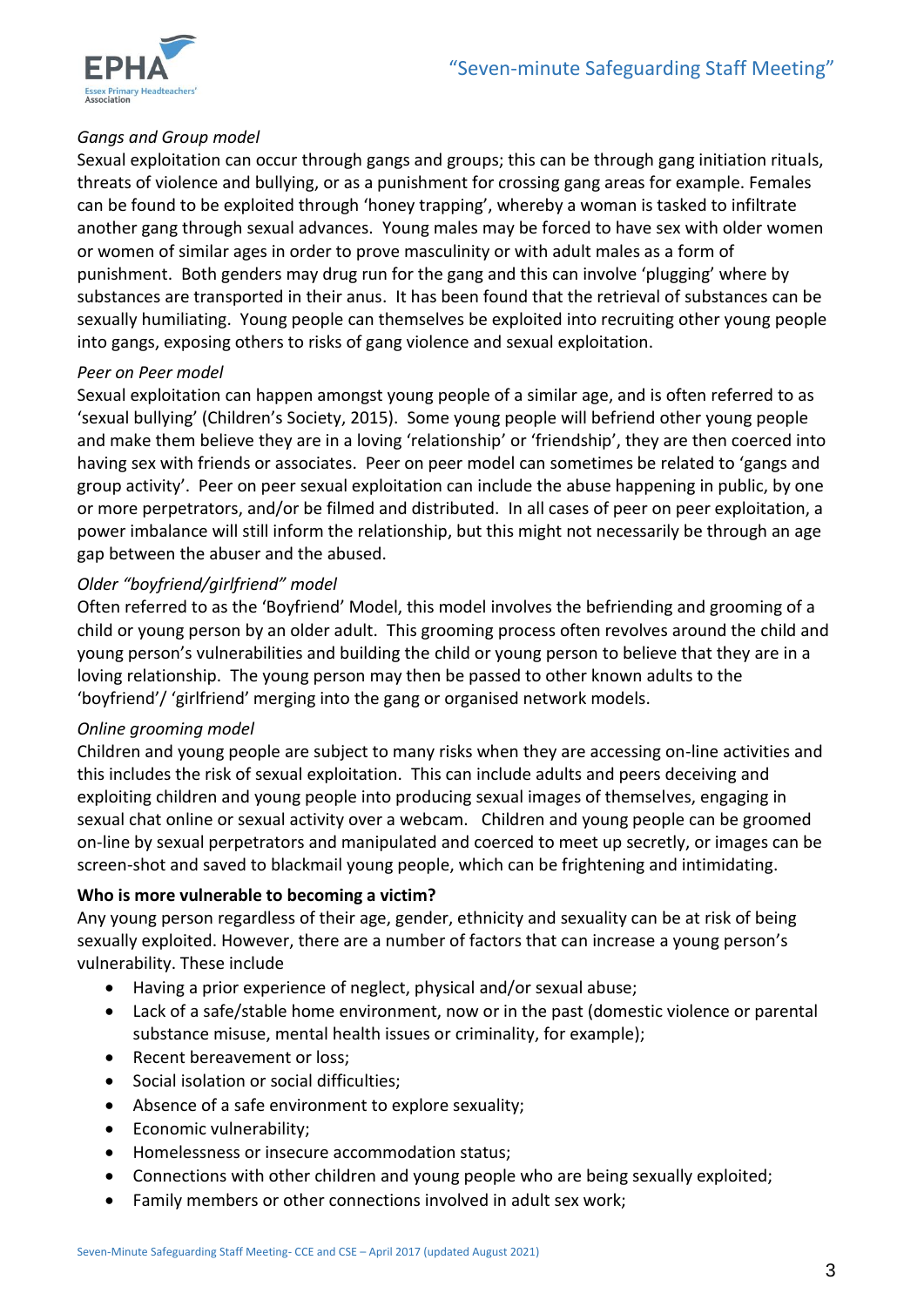

- Having a physical or learning disability;
- Being in care (particularly those in residential care and those with interrupted care histories); and
- Sexual identity.

# **Know the Signs**

Children and young people who are victims of sexual exploitation often do not recognise they are being exploited. However, there are a number of signs that could indicate a child is being groomed.

#### *Emotional and behavioural development*

- Changes in temperament or suffering from depression, mood swings or changes in emotional wellbeing.
- Secretive behaviour, concealing their use of the internet and phones.
- Association with other young people involved in exploitation and having older boyfriends/girlfriends.
- Getting involved in petty crime such as shoplifting or stealing.
- Being absent and truanting, lack of interest and frequent poor behaviour.
- Considerable change in performance.

# *Identity*

- Appearing with unexplained gifts or new possessions, which could include multiple phones, unexplained keys, sim cards, possession of hotel keys or keys to unknown premises.
- Change in appearance.

#### *Family and social relationships*

- Children or young people who become estranged from their family.
- Sudden hostility towards family members.
- Becoming physically aggressive towards family and friends.
- Going missing for periods of time or regularly returning home late.
- Involvement in exploitative relationships or association with risky adults.
- Children who have older boyfriends or girlfriends.
- Young people being found in towns or districts where they have no known connection.
- Young people who have more than one boyfriend or who share their boyfriend.
- Children or young people seen entering or leaving vehicles driven by unknown adults.
- Becoming detached from age-related activities and social groups.
- Being sexually active.
- Receiving phone calls and/or text messages from unknown adults.
- Children or young people who appear to be recruiting others into exploitative situations.

#### *Health*

- Evidence of drug, alcohol and/or substance use. Abusers may use drugs and alcohol to help control children and young people.
- Unexplained physical injuries; for example, bruising suggestive of either physical or sexual assault.
- Children or young people who are self-harming and demonstrating suicidal thoughts and tendencies.
- Recurring sexually-transmitted infections.
- Pregnancy or seeking an abortion.
- Displaying sexual behaviours beyond expected sexual development, such as being over familiar with strangers or sending sexual images via the internet or mobile phones.